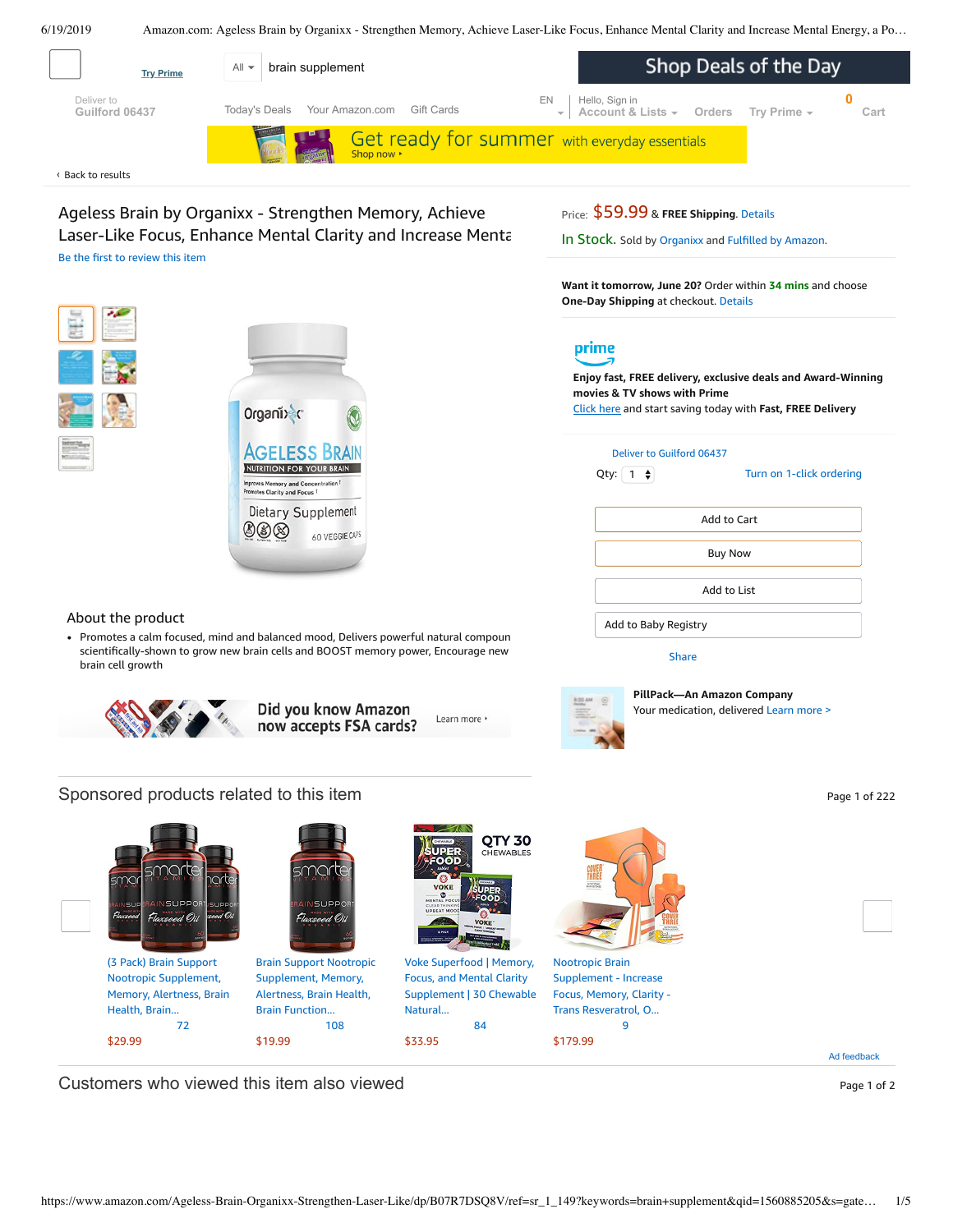Premium Brain Function [Supplement](https://www.amazon.com/Premium-Brain-Function-Supplement-L-Glutamine/dp/B01GV4IC4Y/ref=pd_day0_c_121_4/143-6729050-3493109?_encoding=UTF8&pd_rd_i=B01GV4IC4Y&pd_rd_r=81352ddf-92c1-11e9-a12a-75d5d8bcecb3&pd_rd_w=Ih4SM&pd_rd_wg=DDG1q&pf_rd_p=fda7cfe5-3364-4578-ae5e-ac4ab3645932&pf_rd_r=EZ0406R0ZQPYGZCH08Q4&psc=1&refRID=EZ0406R0ZQPYGZCH08Q4) – Memory, Focus, Clarity – Nootropic Booster with DMAE,…

BRAIN

ынс

[\\$19.95](https://www.amazon.com/Premium-Brain-Function-Supplement-L-Glutamine/dp/B01GV4IC4Y/ref=pd_day0_c_121_4/143-6729050-3493109?_encoding=UTF8&pd_rd_i=B01GV4IC4Y&pd_rd_r=81352ddf-92c1-11e9-a12a-75d5d8bcecb3&pd_rd_w=Ih4SM&pd_rd_wg=DDG1q&pf_rd_p=fda7cfe5-3364-4578-ae5e-ac4ab3645932&pf_rd_r=EZ0406R0ZQPYGZCH08Q4&psc=1&refRID=EZ0406R0ZQPYGZCH08Q4)

[1,427](https://www.amazon.com/product-reviews/B01GV4IC4Y/ref=pd_day0_c_121_cr_4/143-6729050-3493109?ie=UTF8&pd_rd_i=B01GV4IC4Y&pd_rd_r=81352ddf-92c1-11e9-a12a-75d5d8bcecb3&pd_rd_w=Ih4SM&pd_rd_wg=DDG1q&pf_rd_p=fda7cfe5-3364-4578-ae5e-ac4ab3645932&pf_rd_r=EZ0406R0ZQPYGZCH08Q4&refRID=EZ0406R0ZQPYGZCH08Q4)

Support Healthy Brain [Function](https://www.amazon.com/Support-Healthy-Function-Improve-Nootropics/dp/B01NCTY3HW/ref=pd_day0_c_121_5/143-6729050-3493109?_encoding=UTF8&pd_rd_i=B01NCTY3HW&pd_rd_r=81352ddf-92c1-11e9-a12a-75d5d8bcecb3&pd_rd_w=Ih4SM&pd_rd_wg=DDG1q&pf_rd_p=fda7cfe5-3364-4578-ae5e-ac4ab3645932&pf_rd_r=EZ0406R0ZQPYGZCH08Q4&psc=1&refRID=EZ0406R0ZQPYGZCH08Q4) with Nootrop Improve Memory & Bo Focus - Alpha GPC,… [623](https://www.amazon.com/product-reviews/B01NCTY3HW/ref=pd_day0_c_121_cr_5/143-6729050-3493109?ie=UTF8&pd_rd_i=B01NCTY3HW&pd_rd_r=81352ddf-92c1-11e9-a12a-75d5d8bcecb3&pd_rd_w=Ih4SM&pd_rd_wg=DDG1q&pf_rd_p=fda7cfe5-3364-4578-ae5e-ac4ab3645932&pf_rd_r=EZ0406R0ZQPYGZCH08Q4&refRID=EZ0406R0ZQPYGZCH08Q4)

a



## Customers also shopped for  $P_{\text{age 1 of 16}}$



[\\$14.95](https://www.amazon.com/Brain-Supplement-Nootropics-Booster-Concentration/dp/B07RP44QPT/ref=pd_day0_c_121_2/143-6729050-3493109?_encoding=UTF8&pd_rd_i=B07RP44QPT&pd_rd_r=81352ddf-92c1-11e9-a12a-75d5d8bcecb3&pd_rd_w=Ih4SM&pd_rd_wg=DDG1q&pf_rd_p=fda7cfe5-3364-4578-ae5e-ac4ab3645932&pf_rd_r=EZ0406R0ZQPYGZCH08Q4&psc=1&refRID=EZ0406R0ZQPYGZCH08Q4)

## Special offers and product promotions

**[Your cost could be \\$9.99 instead of \\$59.99](https://www.amazon.com/gp/cobrandcard/marketing.html?pr=con321&inc=50gcUnrec&ts=apzar4dkt91f8ywxiq8aic8qugf3t8g&dasin=B07R7DSQ8V&plattr=math&place=detailpage&imp=91b4b6c4-7954-477a-9736-cc233e3194de)**! Get a **\$50 Amazon.com Gift Card** instantly upon approval for the **Amazon Rewards Visa Card** Apply now

## **Have a question?**

Find answers in product info, Q&As, reviews

## Product description

Supports Optimal Daily Brain Health – Give your brain the nutrition it needs to function at peak performance! Get all-natural cognitive support in just two easy-toswallow capsules per day. Delivers 8 Organic Ingredients from the Amazon Rainforest – Our top formulator John Easterling harvests every ingredient directly from the Amazon. Each plant has been grown to strict organic standards to ensure the best quality and potency. Every ingredient is of the highest purity and bioavailability. Enhanced Memory, Focus, Clarity – All 8 natural brain boosters work synergistically to help clear away mental cobwebs and revitalize your tired, overworked brain. Contains ZERO additives or harmful ingredients. GMO-FREE. Promotes Better Mood and Positive Mind – Our proprietary blend helps you stay relaxed, calm, and ease feelings of stress and anxiety in your day-to-day life. You get the ultimate memory mind and mood support. Organixx 1-Year Money-Back Satisfaction Guarantee - If you're not 100% convinced Ageless Brain works for you, just send us back the bottles (even if they're empty). You'll receive a FULL and prompt refund of the purchase price – no questions asked.

Product details

**Shipping Weight:** 2.2 ounces [\(View shipping rates and policies\)](https://www.amazon.com/gp/help/seller/shipping.html/ref=dp_pd_shipping?ie=UTF8&asin=B07R7DSQ8V&seller=ATVPDKIKX0DER)

**ASIN:** B07R7DSQ8V

**UPC:** 851335007567

**Average Customer Review:** [Be the first to review this item](https://www.amazon.com/review/create-review/ref=acr_dpproductdetail_solicit?ie=UTF8&asin=B07R7DSQ8V)

**Amazon Best Sellers Rank:** #196,569 in Health & Household [\(See Top 100 in Health & Household](https://www.amazon.com/gp/bestsellers/hpc/ref=pd_zg_ts_hpc))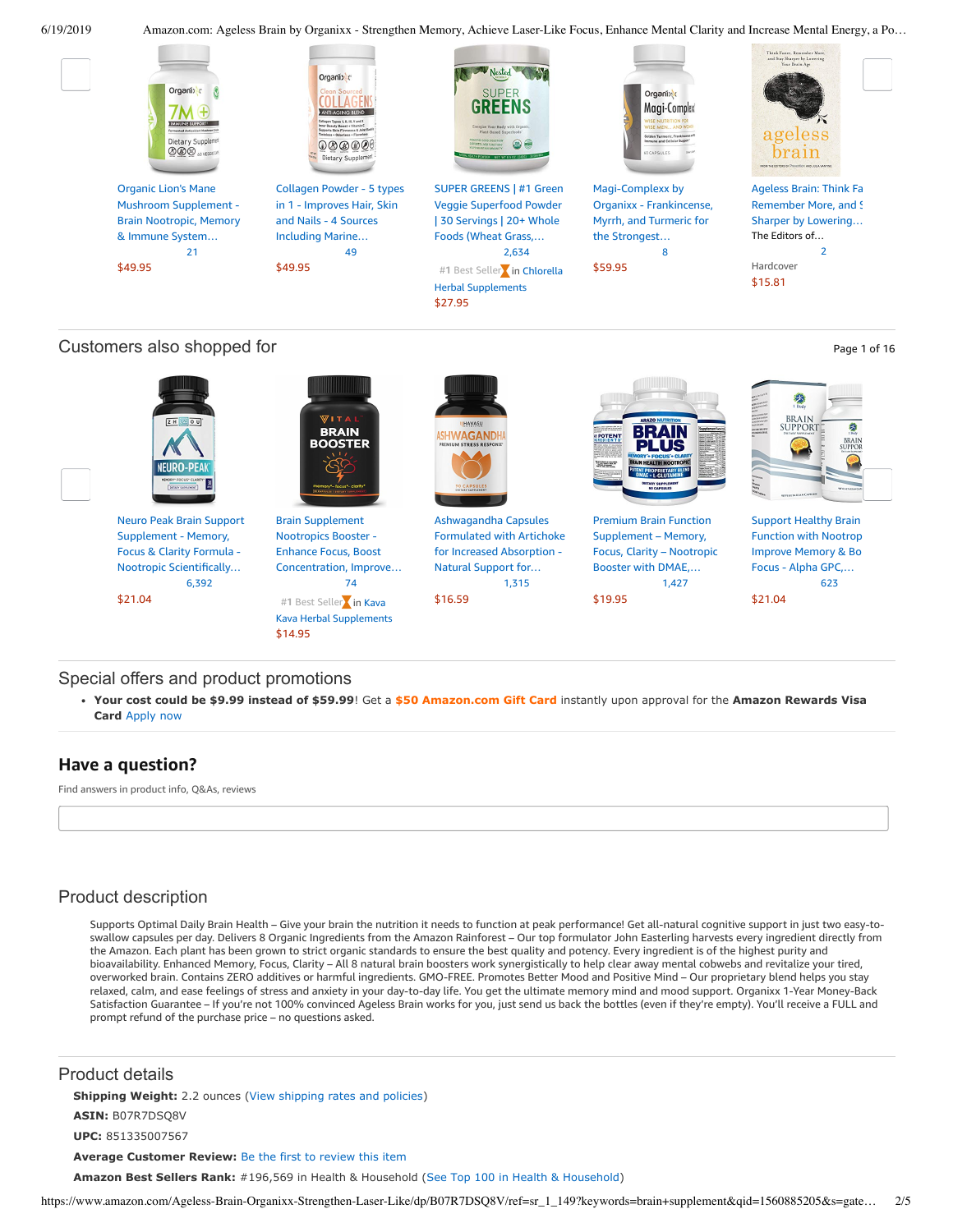#50965 in [Vitamins & Dietary Supplements](https://www.amazon.com/gp/bestsellers/hpc/3764441/ref=pd_zg_hrsr_hpc)

Would you like to **tell us about a lower price**?

Related Video Shorts (0) [Upload](https://www.amazon.com/creatorhub/video/upload?productASIN=B07R7DSQ8V&referringURL=ZHAvQjA3UjdEU1E4Vg%3D%3D&ref=RVSW) your video



### **Be the first video**

Your name here

#### Important information

#### **Safety Information**

As with any dietary supplement, consult your healthcare practitioner before using this product, especially if you are pregnant, nursing or are otherwise under medical supervision. Do not use if product has been opened or tampered with in any way. Keep out of reach of children.

#### **Indications**

Enhance memory power, razor-sharp focus and crystal clear thinking

#### **Legal Disclaimer**

These statements have not been evaluated by the food and drug administration. This product is not intended to diagnose, treat, cure or prevent disease.

Statements regarding dietary supplements have not been evaluated by the FDA and are not intended to diagnose, treat, cure, or prevent any disease or health condition.

#### **Ingredients**

Pau D'Arco, Guayusa, Dragon's Blood, Camu Camu, Cacao, Cinnamon, Cat's Claw, Bacopa

#### **Directions**

Adults take two capsules daily with 8 ounces of water or juice. Not intended for children.

### Sponsored products related to this item



## Customer Questions & Answers

[See questions and answers](https://www.amazon.com/ask/questions/asin/B07R7DSQ8V/ref=cm_cd_dp_lla_ql_ll)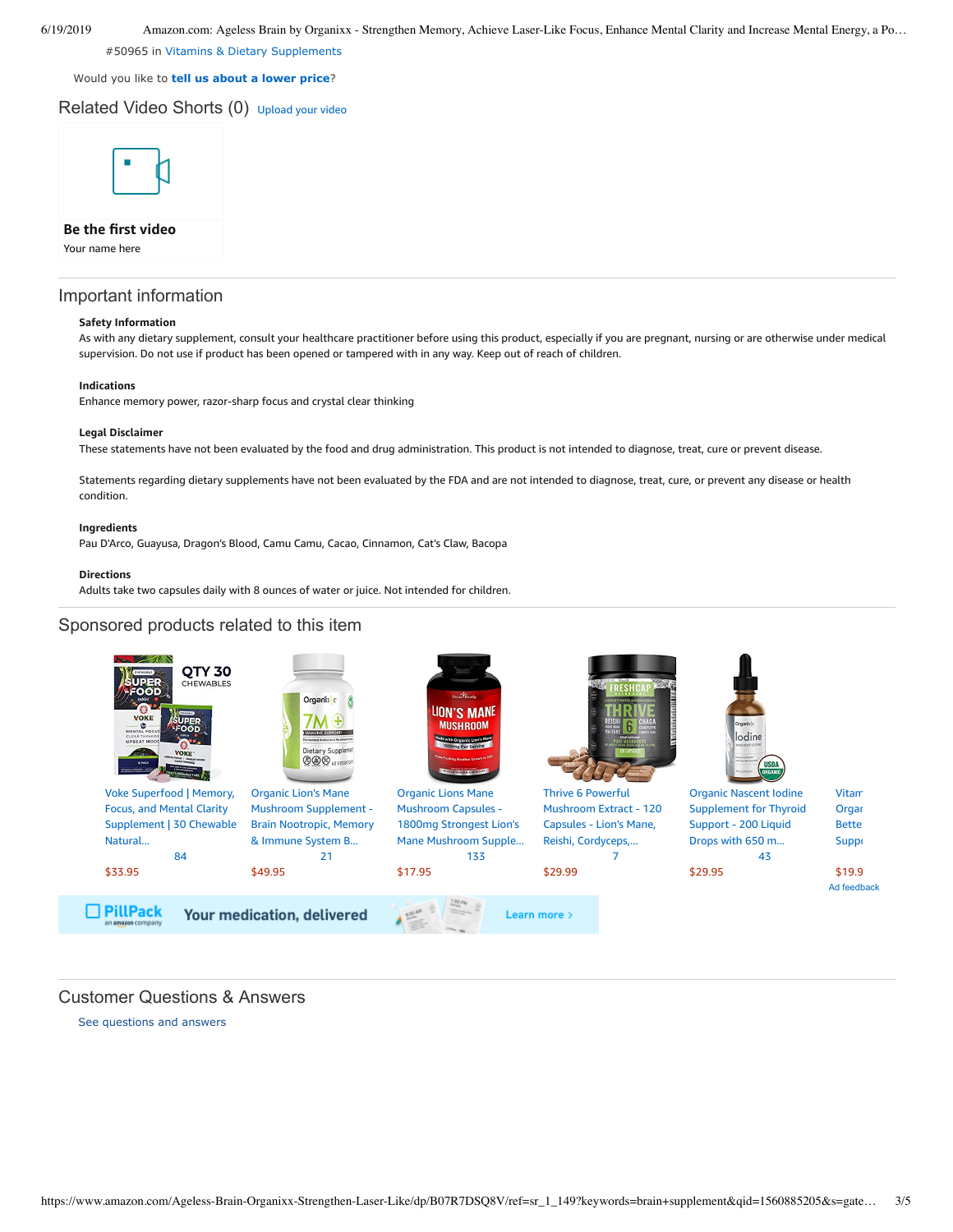## **No customer reviews**

| 5 star | 0% |
|--------|----|
| 4 star | 0% |
| 3 star | 0% |
| 2 star | 0% |
| 1 star | 0% |

#### **Review this product**

Share your thoughts with other customers

Write a [customer](https://www.amazon.com/review/create-review/ref=cm_cr_dp_d_wr_but_top?ie=UTF8&channel=glance-detail&asin=B07R7DSQ8V) review



# Did you know Amazon<br>now accepts FSA cards?

Learn more \*

Disclaimer: While we work to ensure that product information is correct, on occasion manufacturers may alter their ingredient lists. Actual product packaging and materials may contain more and/or different information than that shown on our Web site. We recommend that you do not solely rely on the information presented and that you always read labels, warnings, and directions before using or consuming a product. For additional information about a product, please contact the manufacturer. Content on this site is for reference purposes and is not intended to substitute for advice given by a physician, pharmacist, or other licensed health-care professional. You should not use this information as self-diagnosis or for treating a health problem or disease. Contact your health-care provider immediately if you suspect that you have a medical problem. Information and statements regarding dietary supplements have not been evaluated by the Food and Drug Administration and are not intended to diagnose, treat, cure, or prevent any disease or health condition. Amazon.com assumes no liability for inaccuracies or misstatements about products.

[Back to top](#page-0-0)

| <b>Get to Know Us</b>             | <b>Make Money with Us</b>    | <b>Amazon Payment Products</b>                      | Let Us Help You                 |
|-----------------------------------|------------------------------|-----------------------------------------------------|---------------------------------|
| Careers                           | Sell on Amazon               | Amazon Rewards Visa Signature Cards<br>Your Account |                                 |
| Blog                              | Sell Under Private Brands    | Amazon.com Store Card                               | Your Orders                     |
| About Amazon                      | Sell on Amazon Handmade      | Amazon Business Card                                | Shipping Rates & Policies       |
| Press Center                      | Sell Your Services on Amazon | Amazon.com Corporate Credit Line                    | Amazon Prime                    |
| <b>Investor Relations</b>         | Sell on Amazon Business      | Shop with Points                                    | Returns & Replacements          |
| Amazon Devices                    | Sell Your Apps on Amazon     | <b>Credit Card Marketplace</b>                      | Manage Your Content and Devices |
| Tour an Amazon Fulfillment Center | Become an Affiliate          | Reload Your Balance                                 | Amazon Assistant                |
|                                   | Advertise Your Products      | Amazon Currency Converter                           | Help                            |
|                                   | Self-Publish with Us         |                                                     |                                 |
|                                   | > See More                   |                                                     |                                 |

[English](https://www.amazon.com/gp/customer-preferences/select-language/ref=footer_lang?ie=UTF8&preferencesReturnUrl=%2FAgeless-Brain-Organixx-Strengthen-Laser-Like%2Fdp%2FB07R7DSQ8V%2Fref%3Dsr_1_149%3Fkeywords%3Dbrain%2Bsupplement%26qid%3D1560885205%26s%3Dgateway%26sr%3D8-149) | [United States](https://www.amazon.com/gp/navigation-country/select-country/ref=?ie=UTF8&preferencesReturnUrl=%2FAgeless-Brain-Organixx-Strengthen-Laser-Like%2Fdp%2FB07R7DSQ8V%2Fref%3Dsr_1_149%3Fkeywords%3Dbrain%2Bsupplement%26qid%3D1560885205%26s%3Dgateway%26sr%3D8-149)